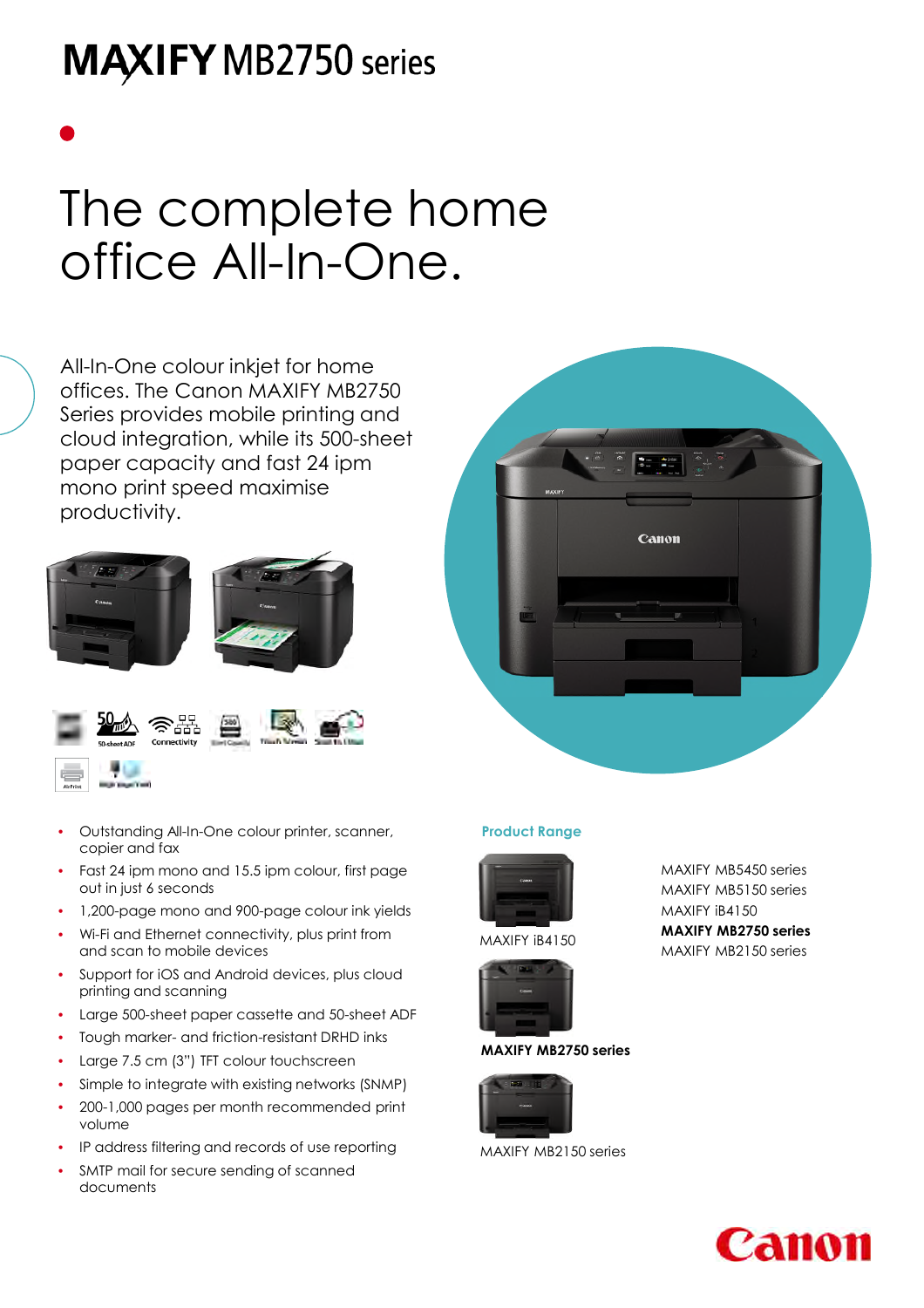### Technical Specifications

**OVERVIEW**

**PRINTER SPECIFICATIONS**

**First Page Out Time (approx.)**

**Scanner Resolution (Optical)**

**Scanning Depth (Input / Output)**

**COPIER SPECIFICATIONS**

**FAX SPECIFICATIONS**

## **MAXIFY MB2750 series**

**Summary** Fast, productive All-In-One for home offices **Functions** Print, Copy, Scan, Fax, Wi-Fi, Ethernet + Cloud Link **Print Speed (approx.)** 24.0 ipm mono A4<sup>[1]</sup> 15.5 ipm colour A4<sup>[1]</sup> Mono: 6 sec (ready) / 10 sec (sleep) Colour: 7 sec (ready) / 12 sec (sleep) **Print Technology Inkiet, FINE print head Maximum Print Resolution** 600 x 1200 dpi **Print Margins (min.)** Top: 3 mm, Bottom: 5 mm, Left & Right: 3.4 mm **2-Sided Printing Case Contract Automatic (A4, LTR plain paper) SCANNER SPECIFICATIONS Scanner Type** Flatbed, ADF **Scanner Technology CIS colour scanner** Up to 1200 x 1200 dpi[2] **Scan Speed (ADF) Approx.** Simplex. 15.5 ipm Col<sup>[3]</sup> Simplex. 18.5 ipm B/W<sup>[3]</sup> **Maximum Document Size** Flatbed: A4, LTR (216 mm x 297mm)  $ADF: A4, ITR, IGI$ Colour: 48 bit / 24 bit Greyscale: 16 bit / 8 bit **Scan Functions** Scan to email, Scan to network folder, Scan to Cloud, Scan to USB **Copy Speed (approx.)** ADF colour: 11.5 ipm<sup>[4]</sup> ADF mono: 22.0 ipm<sup>[4]</sup> **Multiple Copy** Up to 99 pages **Reduction / Enlargement** 25 - 400%, Fit to Page **Copy quality settings** Standard, High **Copy functions** Frame Erase, Collate, 2-on-1, 4-on-1 **Fax Type Super G3 / Colour Fax Resolution** Mono: up to 300 x 300 dpi Colour: 200 x 200 dpi **Fax Speed** Mono: approx. 3 sec. (33.6 kbps)<sup>[5]</sup> Colour: approx. 1 min. (33.6 kbps)<sup>[5]</sup> **Fax Memory** Up to 250 pages **Coded Speed Dialling Coded Speed Dialling Conductions Group Dial** Max. 99 locations **INKS & YIELD Ink Type** Dual Resistant High Density ink 4 ink tanks (Black, Cyan, Magenta, Yellow) **XL Inks** PGI-1500XL BK (1200 pages)<sup>[6]</sup> PGI-1500XL C (1020 pages) PGI-1500XL M (780 pages) PGI-1500XL Y (935 pages)<sup>[6]</sup> Colour ink tanks (CMY) average yield: 900 pages<sup>[6]</sup> **PAPER SUPPORT** Paper Types **Plain Paper** Plain Paper Envelopes (DL, COM10, C5, Monarch) Canon High Resolution Paper (HR-101N) Canon Matte (MP-101) Canon Pro Luster (LU-101) Canon Plus Semi-gloss (SG-201) Canon Plus Glossy II (PP-201) Canon Glossy Everyday Use (GP-501) **Maximum Paper Input** Upper cassette: 250 sheets of plain paper Lower cassette: 250 sheets of plain paper **Paper Sizes** Plain paper: A4, A5, B5, LTR, LGL Photo paper: A4, LTR, 20 x 25 cm, 13 x18 cm, 10 x15 cm Custom sizes: Width 89-215.9 mm, Length 127-355.6 mm **Paper Weight** Plain paper: 64 - 105 g/m<sup>2</sup> Canon photo paper up to 275 g/m² **CONNECTIVITY Wired Connections** Hi-Speed USB 2.0 Ethernet 10/100 Mbps (auto switchable) USB flash memory port (A type) **Wireless Connections** Wi-Fi IEEE802.11 b/g/n<sup>[7]</sup> Wireless LAN Frequency Band: 2.4GHz Access Point Mode **Applications Support** Canon PRINT Inkjet/SELPHY app MAXIFY Cloud Link (from printer screen or smart device) Canon Print Service plug-in (Android) Mopria Microsoft Mobile Print Apple AirPrint Google Cloud Print **SOFTWARE Supported Operating System** Windows 10 / 8.1 / 8 / 7 / 7 SP1 / Vista SP2 Windows Server 2008 / 2008 R2 / 2012 / 2012 R2 Mac OS X v10.8.5 or later **Supported Mobile Systems** iOS, Android, Windows RT, Windows 10 Mobile **Minimum System Requirements** Windows: Internet Explorer 8, internet connection or CD-ROM Mac: Safari 5 and internet connection Display: 1024x768 or higher

**Software Included** Printer driver and fax driver Quick Utility Toolbox IJ Network Device Setup Utility

Easy-WebPrint EX

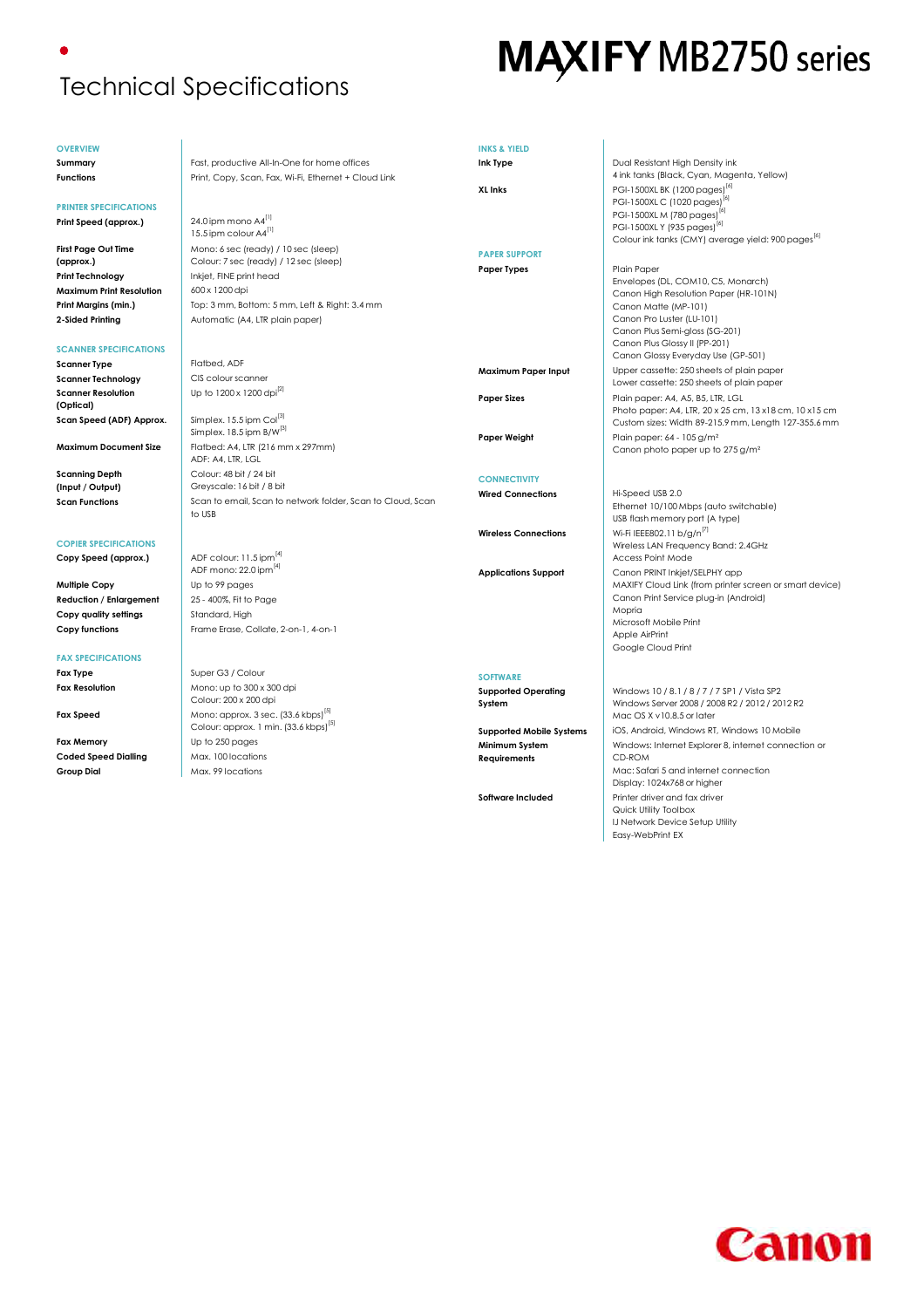### Technical Specifications

#### **GENERAL FEATURES**

**Automatic Document Feeder**

**Weight** 12.1 kg

**Typical Electricity Consumption Noise Levels Approx.** 56 dB(A)<sup>[10]</sup> **Recommended Operating Environment Duty Cycle (monthly)** up to 15,000 pages<sup>[11]</sup> **Recommended Print Volume**

**Display Type & Size** 7.5 cm colour touch screen Up to 50-sheets

200-1000 pages / month

**Dimensions (W x D x H)** 463 x 389 x 320 mm 463 x 459 x 320 mm (paper installed) **Power Source AC 100-240V, 50/60Hz Power Consumption** Standby (scanning lamp is off) USB connection to PC : approx. 0.9 W OFF : approx. 0.2 W Copying (USB connection to PC): approx. 26 W<sup>[8]</sup>  $0.2$  kWh<sup>[9]</sup> Temperature: 15-30°C Humidity: 10-80% RH (no dew condensation)

## **MAXIFY MB2750 series**

#### **Footnotes**

- [1] Document print speed on plain paper is measured based on average of ESAT in Office Category Test of ISO/IEC 24734 standard.
- [2] Optical resolution is a measure of maximum hardware sampling resolution based on ISO 14473 standard. When scanning in high resolution, the scan size is restricted.
- [3] ADF scan speeds are the average of scESAT30secA in "ADF Productivity Measurement" test, ISO/IEC 17991:2015. When scanning or copying a certain volume of documents (approx. 150 sheets in default
- settings) continuously from the ADF, the printer may switch to "waiting mode" in which paper feeding stops for several tens of seconds after each scan to prohibit overheating the ADF. [4] ADF copy speed is the average of ESAT simplex, ISO/IEC 24735, excluding time to copy the
- first set. When scanning or copying a certain volume of pages continuously using the ADF, the printer may need to do a pause (usually less than 1 minute) after each scan. This is to prevent the paper feeding mechanism overheating. When scanning or copying in default settings (colour, 300dpi), the page feeding starts to pause after approx. 80 sheets of paper when fed continuously or repeatedly in a short period of time. The pause time may vary depending on scan settings including colour or mono and scan resolution.
- [5] Based on default setting using ITU-T No.1 chart for mono and Canon Colour Fax Test Sheet for colour.
- [6] Page yield is based on ISO/IEC 24711 and continuous printing. Printer ships with setup ink tanks: 400 pages black (BK) and 300 pages colour (C/M/Y average). [7] Wi-Fi frequency band: 2.4GHz, Wi-Fi Security: WPA-PSK, WPA2-PSK, WEP, Administration
- password
- [8] Copy: When copying ISO/JIS-SCID N2 (printed by inkjet printer) on A4 size plain paper using default settings. Specifications are subject to change without notice.
- [9] Typical Energy Consumption (TEC) represents the typical electricity consumed by a product during one week.
- [10] Acoustic Noise is measured based on ISO7779 standard.
- [11] Duty cycle is defined as a maximum number of printed pages for a single peak month.

#### **Standard disclaimers**

All specifications subject to change without notice.

Print speed may vary depending on system configuration, interface, software, document complexity, print mode, page coverage, type of paper used etc.

Copy speed may vary depending on document complexity, copy mode, page coverage; type of paper used etc. and does not take into account warming up time.

Actual fax transmission speed may vary depending on document complexity, fax settings at receiving end, and line conditions etc.

Ink yield may vary depending on documents printed, applications software used, print mode and type of paper used. For more information see www.canon-europe.com/ink/yield All brand and product names are trademarks of their respective companies.

Canon Inc. canon.com Canon Europe canon-europe.com English edition Canon Europa NV 2016